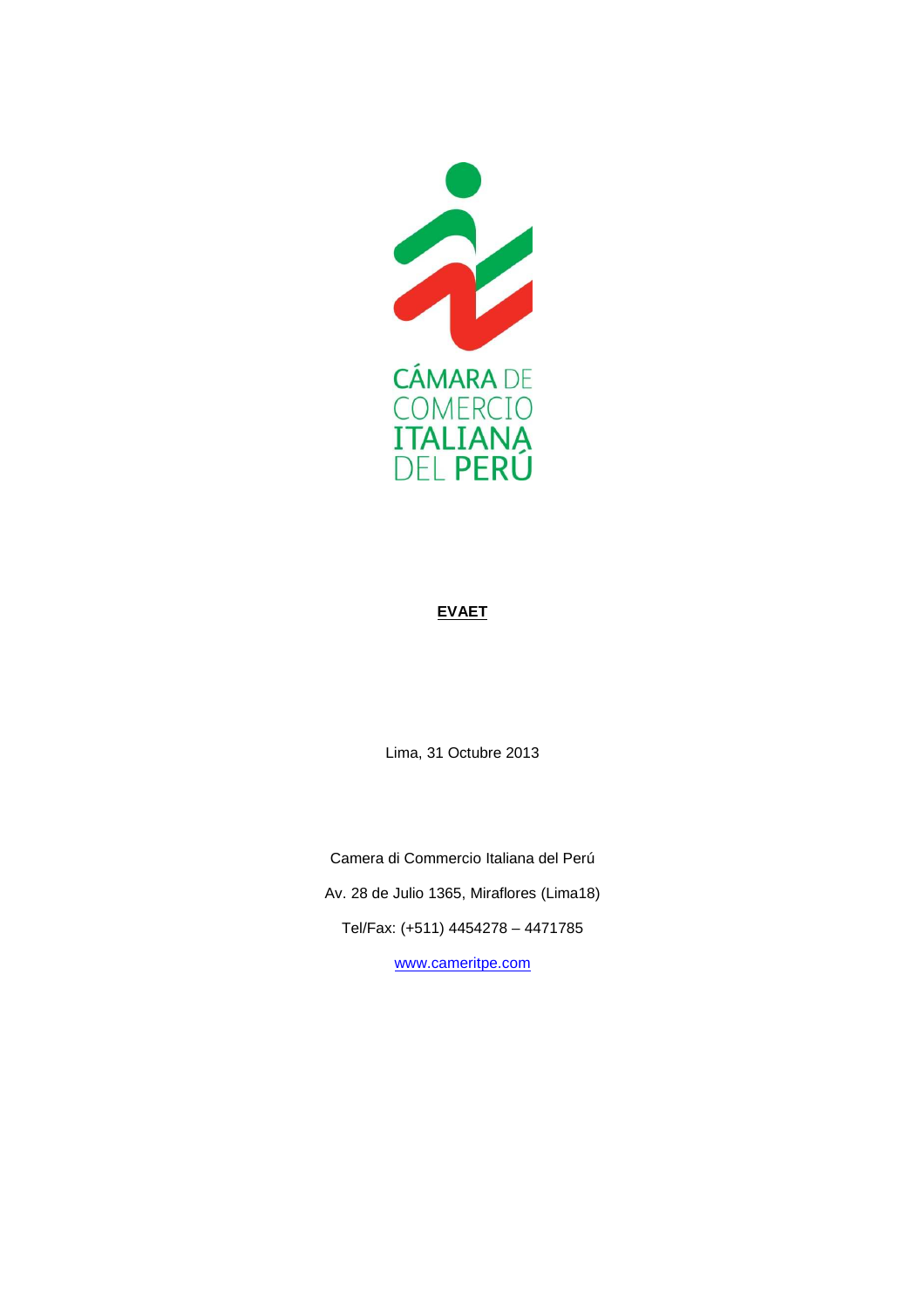1) IMPORTAZIONE DI VALVOLE SECONDO L'ORIGINE– I CODICI USATI SONO:

 8481806000 8481809000 8481807000 8481804000

| No.            | Origin               | <b>Total</b>   | <b>Total Net</b> | <b>Total Quantity &amp;</b> | Total U\$  |
|----------------|----------------------|----------------|------------------|-----------------------------|------------|
|                |                      | <b>Records</b> | Kg.              | <b>Units</b>                | <b>CIF</b> |
|                | <b>Total</b>         | 18,307         | 3,551,163        |                             | 57,158,140 |
| $\mathbf{1}$   | <b>UNITED STATES</b> | 5,260          | 650,357          | 76,780 U                    | 18,964,993 |
| $\overline{2}$ | <b>ITALY</b>         | 2,230          | 760,425          | 1,378,850 U                 | 11,802,791 |
| 3              | <b>CHINA</b>         | 3,593          | 1,413,845        | 3,101,055 U                 | 9,520,152  |
| 4              | <b>GERMANY</b>       | 1,121          | 59,248           | 5,478 U                     | 3,041,867  |
| 5              | <b>FRANCE</b>        | 234            | 51,947           | 68,022 U                    | 2,002,519  |
| 6              | ARGENTINA            | 398            | 71,350           | 6,760 U                     | 1,953,328  |
| 7              | <b>MEXICO</b>        | 827            | 87,831           | 48,684 U                    | 1,220,955  |
| 8              | CANADA               | 230            | 51,102           | 4,212 U                     | 1,202,580  |
| 9              | <b>SPAIN</b>         | 566            | 88,542           | 74,934 U                    | 1,134,797  |
|                | TAIWAN, PROVINCE OF  |                |                  |                             |            |
| 10             | <b>CHINA</b>         | 418            | 46,776           | 127,715 U                   | 715,679    |
| 11             | <b>DENMARK</b>       | 459            | 16,687           | 2,733 U                     | 578,985    |
| 12             | <b>ISRAEL</b>        | 276            | 26,145           | 64,427 U                    | 516,673    |
| 13             | <b>JAPAN</b>         | 725            | 6,404            | 5,106 U                     | 486,144    |
| 14             | UNITED KINGDOM       | 180            | 25,770           | 519 U                       | 475,605    |
| 15             | <b>BRAZIL</b>        | 380            | 15,066           | 5,496 U                     | 446,863    |
|                |                      |                |                  |                             | 57,158,140 |
|                | <b>Total</b>         | 18,307         | 3,551,163        |                             |            |